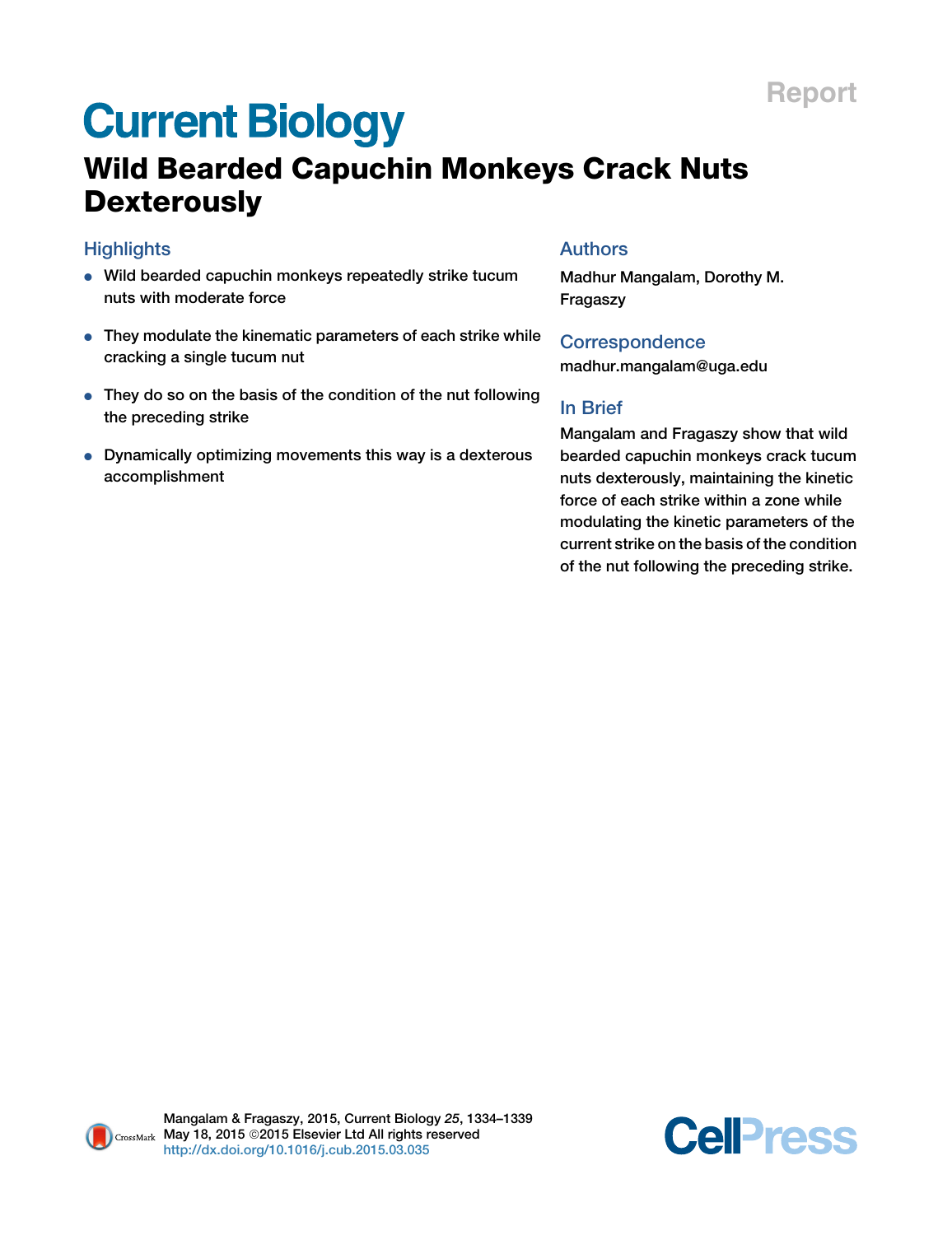# Wild Bearded Capuchin Monkeys Crack Nuts Dexterously

Madhur Mangalam<sup>[1](#page-1-0),[\\*](#page-1-1)</sup> and Dorothy M. Fragaszy<sup>1</sup>

<span id="page-1-1"></span><span id="page-1-0"></span>1Department of Psychology, University of Georgia, Athens, GA 30602, USA \*Correspondence: [madhur.mangalam@uga.edu](mailto:madhur.mangalam@uga.edu)

<http://dx.doi.org/10.1016/j.cub.2015.03.035>

#### **SUMMARY**

Dexterous tool use has been crucial in the evolution of hominid percussive technology [[1–3\]](#page-5-0). According to Newell [[4](#page-5-1)], ''dexterity'' is the ability of an organism to make goal-directed corrections in movements to optimize effort. Dexterous movements are smooth and effective and accomplish the same goal with less energy than less dexterous movements. Dexterity develops during the later phases of refining a motor skill as the actor becomes sensitive to the outcome of the preceding movement, or to its modulation. In the present study, we examined how wild bearded capuchin monkeys, Sapajus libidinosus, at Fazenda Boa Vista in Piauí, Brazil, that routinely crack palm nuts using stones by placing them on rock outcrops, boulders, and logs (collectively termed anvils) [\[5\]](#page-5-2) modulate the kinematic parameters of the strikes while processing a single tucum, Astrocaryum campestre nut. The monkeys cracked the nuts by repeatedly striking them with moderate force (i.e., not exceeding a threshold), rather than by striking them more forcefully once, and modulated the kinematic parameters of the current strike on the basis of the condition of the nut following the preceding strike (i.e., the development of any fracture or crack). Repeatedly striking the nuts with moderate force is energetically more efficient than forcefully striking them once and reduces the likelihood of smashing the kernel. Determining the changing energetic constraints of the task and dynamically optimizing movements using those as criteria are dexterous accomplishments. We discuss the implications of the present findings.

#### RESULTS AND DISCUSSION

We observed 14 wild bearded capuchin monkeys cracking the tucum nuts (mean  $\pm$  SD peak force at failure = 5.57  $\pm$  0.25 kN, n = 12; [[6](#page-5-3)]). Cracking a tucum nut requires several strikes; each strike can be divided into three phases: (1) a preparatory prelift phase (holding and manipulating the stone), (2) an upward phase (elevating the stone to a zenith point), and (3) a downward phase (lowering the stone to hit the nut). For each strike, we determined the two crucial kinematic parameters: (1) the height



of the stone from the nut at the zenith point and (2) the maximum velocity of the stone during the downward phase of the strike. Whereas the height of the stone at the zenith point is related to its maximum velocity during the downward phase of the strike, the latter can also be modulated by adding work into the stone; the force of impact depends on the velocity of the stone. An intact tucum nut ([Figure 1A](#page-2-0)) has two distinct layers, a soft outer hull (i.e., the exocarp and the mesocarp) [\(Figures 1](#page-2-0)B and 1C) and a hard inner shell (i.e., the endocarp) encapsulating a relatively soft kernel (i.e., the endosperm) [\(Figures 1](#page-2-0)D and 1E); the outer hull can be easily detached manually from the inner shell once it is breached. Following the structure of the tucum nut, we hypothesized that: (1) breaching the hull should require less force than cracking the shell. (2) Completely breaching a partially breached hull should require less force than breaching an intact hull; likewise, completely cracking a partially cracked shell should require less force than cracking an intact shell. (3) No perceptible change in the physical condition of the nut following a strike should require another more forceful strike [\(Figure 2\)](#page-2-1).

Typically, the monkeys took (1) two strikes to breach the hull (and after that, they removed the hull manually or with their teeth), (2) two strikes to crack the shell, and (3) one or more ineffective strikes with no perceptible change in the condition of the nut while breaching the hull and/or while cracking the shell [\(Table 1;](#page-3-0) see Movies S1 and S2). An analysis of the change in the values of the kinematic parameters (i.e., the height of the stone from the nut at the zenith point and the maximum velocity of the stone during the downward phase of the strike) between consecutive strikes within a single nut-cracking sequence indicated that the monkeys modulated them on the basis of the condition of the nut following the preceding strike (i.e., the development of any fracture or crack) while cracking a single tucum nut (for an illustration, refer to the graphs plotting the height and the velocity of the stone against time in Movies S3 and S4, respectively). Statistical comparison of the number of strikes in which the monkeys modulated or did not modulate the kinematic parameters of the strikes on the basis of the condition of the nut following the preceding strike, as illustrated in [Figure 2,](#page-2-1) using paired samples t test, revealed that the monkeys modulated more strikes than expected by chance [\(Table 2\)](#page-4-0). A significant proportion of the monkeys modulated the kinematic parameters in the majority of strikes at each stage of nut cracking, except after the hull was breached completely ([Table 2](#page-4-0)). This anomaly raises the question of whether the monkeys perceive ''breaching the hull'' and ''cracking the shell'' as two different tasks, but evaluating this hypothesis needs further experimentation. [Table S1](#page-5-4) provides an overview of the scale of modulation; it describes the mean  $\pm$  SD values of the modulation of the kinematic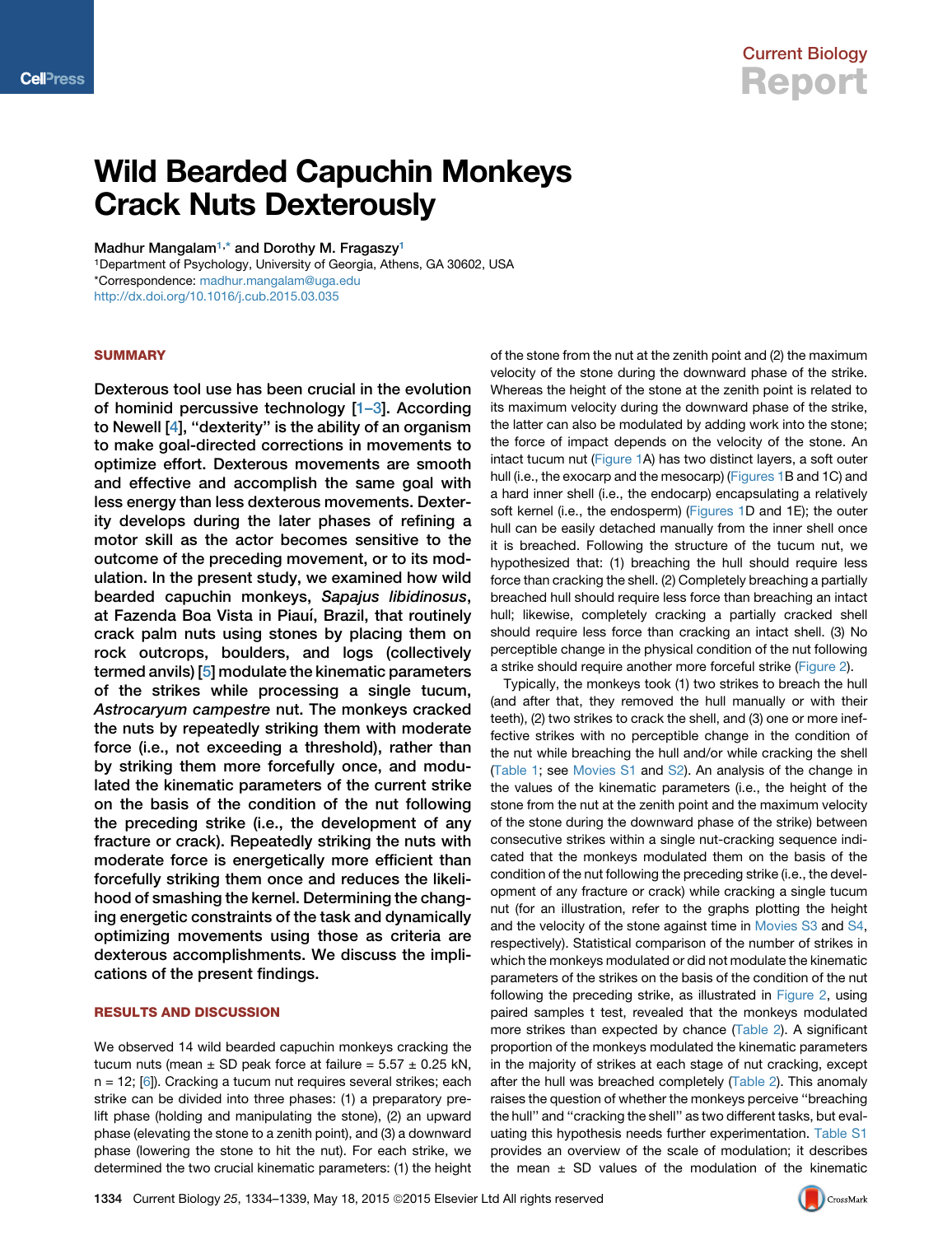<span id="page-2-2"></span><span id="page-2-0"></span>

Figure 1. A Tucum Nut in Different Conditions (A) Intact. (B) Hull breached partially. (C) Hull breached completely (and removed). (D) Shell cracked partially.

(E) Shell cracked completely.

parameters along with the values of the kinematic parameters of the preceding strike for each monkey.

In summary, the monkeys cracked the nuts by repeatedly striking them with moderate force (i.e., not exceeding a threshold), rather than by striking them more forcefully once, and modulated the kinematic parameters of the current strike on the basis of the condition of the nut following the preceding strike (i.e., the development of any fracture or crack). Cracking nuts like the tucum, which have a hard shell encapsulating a soft kernel, requires optimal force. The strike should be forceful enough just to crack the shell but leave the kernel intact because the force exceeding a maximum threshold value would smash the kernel, and not exceeding a minimum threshold value would be ineffective. Koya [\[7\]](#page-5-5) demonstrated theoretically as well as experimentally that repeatedly striking the oil palm, *Elaeis guineensis* nuts (which are thick shelled, but not as resistant to cracking as the tucum nuts used in the present study; peak force at failure: 0.2–3.7 kN depending on the size and moisture content of the nut [[8](#page-5-6)]), with moderate force (1) is energetically more efficient than striking them forcefully once, as the energy of several ''mini'' strikes sum up to less than that of a single forceful strike, and (2) reduces the likelihood of smashing the soft kernel.

Moderately forceful strikes induce micro-fractures in the shell, which ultimately cause fatigue failure. The last crack grows more rapidly from the existing cracks, with much lower force than would be required to develop this crack de novo. Thus, if the force is not reduced while cracking a shell with existing cracks, the impact is likely to smash the kernel.

It can be argued that the monkeys cracked the tucum nuts by repeatedly striking them with moderate force, rather than by striking them more forcefully once, because they could not lift the stones higher or lower them with greater velocity. However, the fact that they modulated the kinematic parameters of the strikes strongly undermines this argument. Had the monkeys faced musculoskeletal limits in raising the stones higher or in lowering them with greater velocity, they would not have modulated the strikes but rather would have struck the nuts with the maximum force they could generate, without any modulation, until the nuts cracked. An individual can modulate the strike force by modulating the height to which it raises the stone and/or by putting work into the stone while lowering it. The latter strategy allows achieving the required value of the composite end variable (i.e., the strike force) under variable conditions; experience contributes to this ability in chimpanzees [[9](#page-5-7)] and humans [\[10\]](#page-5-8).

<span id="page-2-1"></span>

Figure 2. Flow Chart Illustrating the Model We Hypothesized the Monkeys Would Follow

The flow chart illustrating the model we hypothesized the monkeys would follow while cracking a single tucum nut to modulate the kinematic parameters of the current strike on the basis of the condition of the nut following the preceding strike.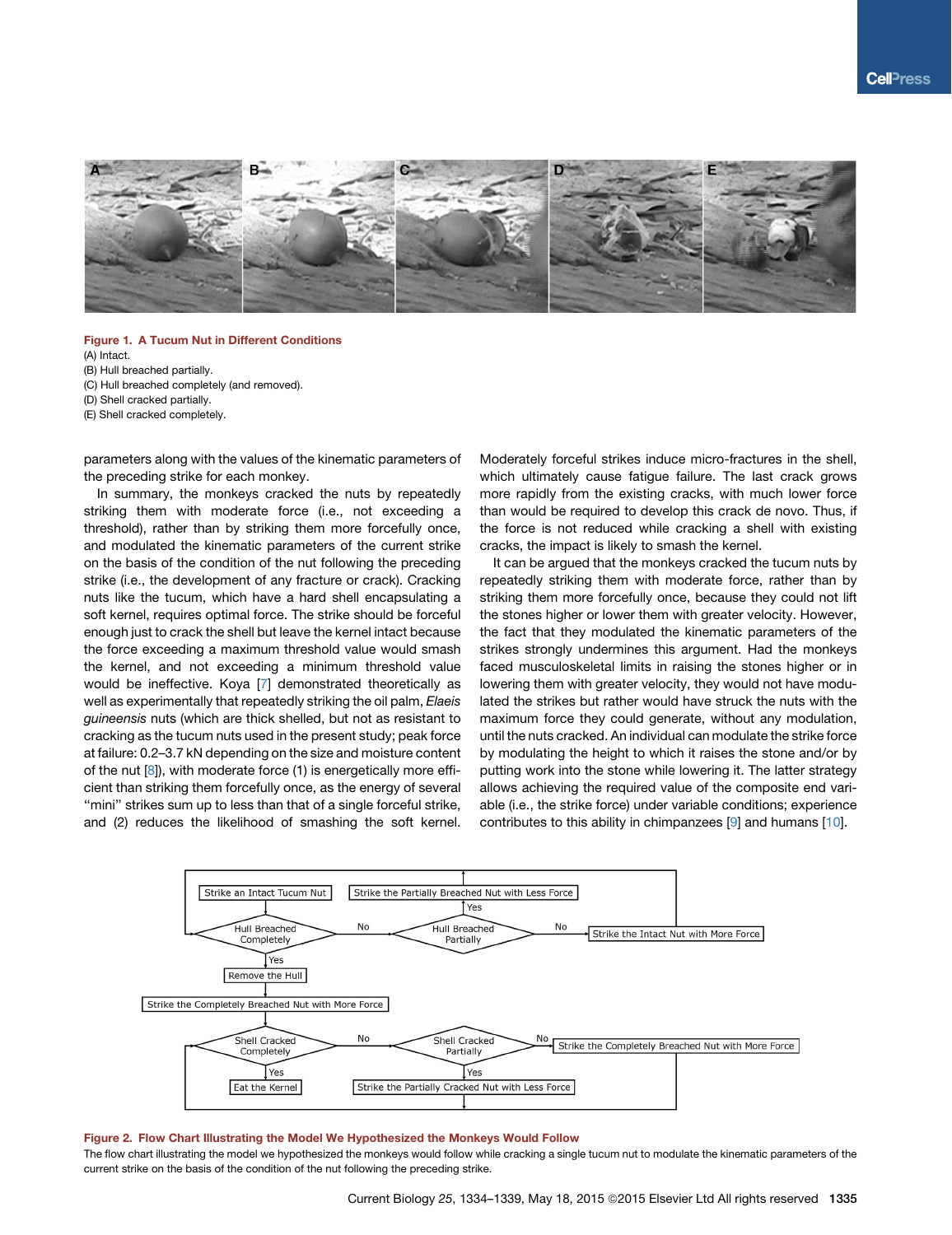<span id="page-3-0"></span>

|                                                                    |     |                |           |     | Table 1. The Median—Interquartile Range—Number of Strikes to Crack the Tucum Nuts for Each Monkey<br>Crack the Shell<br>Breach the Hull<br>Successes/<br>Ineffective<br>Ineffective<br>Effective<br>Effective<br>Overall<br>Attempts<br>12/12<br>$4.5(4 - 6.25)$<br>$2(2-2)$<br>$0(0-1)$<br>$1(1-2)$<br>$0.5(0-1.25)$<br>$0(0-1)$<br>$1.5(0-5.25)$<br>10/11<br>$7(5.25-8)$<br>$2(2-2.75)$<br>$2(2-2)$<br>$0(0-2)$<br>25/26<br>$5(3-7)$<br>$1(1-2)$<br>$0(0-1)$<br>$2(2-2)$<br>$1(1-2)$<br>$0(0-1)$<br>$1(1-2)$<br>30/30<br>$4.5(3-6)$<br>$0(0-2.75)$<br>15/15<br>$1(0-2)$<br>$2(1-2)$<br>$3(0-5.5)$<br>$8(5-9.5)$<br>$1(1-2)$<br>10/17<br>$9.5(7.25 - 14.75)$<br>$2(1-3)$<br>$0(0-1)$<br>$2(2-2)$<br>$6(2-10.5)$<br>0/5<br>2/3<br>$1.5(1.25-2)$<br>19.5 (13.25-32)<br>$9(5.5-16)$<br>$2.5(2.25-3)$<br>$7(3.5-14)$<br>9/10<br>$9(8-12)$<br>$2(2-2)$<br>$2(2-2)$<br>$2(2-3)$<br>$4(2-5)$<br>12/13<br>$6.5(4.5 - 12.5)$<br>$1(0-1)$<br>$2(1.75-3)$<br>$2(1.75-2)$<br>$1.5(0-6)$<br>$5(5-10)$<br>10/12<br>$1(1-2.75)$<br>$2(1-2)$<br>$2(0.25 - 4.75)$<br>$2(0.5-2)$<br>$1(0-2)$<br>17/18<br>$8(6-11)$<br>$2(1-3)$<br>$2(1-2)$<br>$3(1-5)$<br>3/4<br>$1(1-1)$<br>$4(3.5-6.5)$<br>$1(1-1.5)$<br>$0(0-0)$<br>$2(1-4.5)$ |          |          |          |          |  |  |
|--------------------------------------------------------------------|-----|----------------|-----------|-----|------------------------------------------------------------------------------------------------------------------------------------------------------------------------------------------------------------------------------------------------------------------------------------------------------------------------------------------------------------------------------------------------------------------------------------------------------------------------------------------------------------------------------------------------------------------------------------------------------------------------------------------------------------------------------------------------------------------------------------------------------------------------------------------------------------------------------------------------------------------------------------------------------------------------------------------------------------------------------------------------------------------------------------------------------------------------------------------------------------------------------------------------------------------------------------------------------------------|----------|----------|----------|----------|--|--|
|                                                                    |     | Age<br>Class   | Body      |     |                                                                                                                                                                                                                                                                                                                                                                                                                                                                                                                                                                                                                                                                                                                                                                                                                                                                                                                                                                                                                                                                                                                                                                                                                  |          |          |          |          |  |  |
| Individual                                                         | Sex |                | Mass (kg) |     |                                                                                                                                                                                                                                                                                                                                                                                                                                                                                                                                                                                                                                                                                                                                                                                                                                                                                                                                                                                                                                                                                                                                                                                                                  |          |          |          |          |  |  |
| Mansinho                                                           | M   | A              | 3.44      |     |                                                                                                                                                                                                                                                                                                                                                                                                                                                                                                                                                                                                                                                                                                                                                                                                                                                                                                                                                                                                                                                                                                                                                                                                                  |          |          |          |          |  |  |
| Jatobá                                                             | M   | A              | 4.20      |     |                                                                                                                                                                                                                                                                                                                                                                                                                                                                                                                                                                                                                                                                                                                                                                                                                                                                                                                                                                                                                                                                                                                                                                                                                  |          |          |          |          |  |  |
| Teimoso                                                            | M   | A              | 3.54      |     |                                                                                                                                                                                                                                                                                                                                                                                                                                                                                                                                                                                                                                                                                                                                                                                                                                                                                                                                                                                                                                                                                                                                                                                                                  |          |          |          |          |  |  |
| Tomate                                                             | M   | <b>SA</b>      | 2.53      |     |                                                                                                                                                                                                                                                                                                                                                                                                                                                                                                                                                                                                                                                                                                                                                                                                                                                                                                                                                                                                                                                                                                                                                                                                                  |          |          |          |          |  |  |
| Catu                                                               | M   | <b>SA</b>      | 2.73      |     |                                                                                                                                                                                                                                                                                                                                                                                                                                                                                                                                                                                                                                                                                                                                                                                                                                                                                                                                                                                                                                                                                                                                                                                                                  |          |          |          |          |  |  |
| Coco                                                               | M   | J              | 1.88      |     |                                                                                                                                                                                                                                                                                                                                                                                                                                                                                                                                                                                                                                                                                                                                                                                                                                                                                                                                                                                                                                                                                                                                                                                                                  |          |          |          |          |  |  |
| Presente                                                           | M   | J              | 1.67      |     |                                                                                                                                                                                                                                                                                                                                                                                                                                                                                                                                                                                                                                                                                                                                                                                                                                                                                                                                                                                                                                                                                                                                                                                                                  |          |          |          |          |  |  |
| Cachassa                                                           | M   | J              | 1.29      |     |                                                                                                                                                                                                                                                                                                                                                                                                                                                                                                                                                                                                                                                                                                                                                                                                                                                                                                                                                                                                                                                                                                                                                                                                                  |          |          |          |          |  |  |
| Piaçava                                                            | F   | A              | 1.73      |     |                                                                                                                                                                                                                                                                                                                                                                                                                                                                                                                                                                                                                                                                                                                                                                                                                                                                                                                                                                                                                                                                                                                                                                                                                  |          |          |          |          |  |  |
| <b>Dita</b>                                                        | F   | A              | 2.04      |     |                                                                                                                                                                                                                                                                                                                                                                                                                                                                                                                                                                                                                                                                                                                                                                                                                                                                                                                                                                                                                                                                                                                                                                                                                  |          |          |          |          |  |  |
| Doree                                                              | F   | $\overline{A}$ | 1.69      |     |                                                                                                                                                                                                                                                                                                                                                                                                                                                                                                                                                                                                                                                                                                                                                                                                                                                                                                                                                                                                                                                                                                                                                                                                                  |          |          |          |          |  |  |
| Chuchu                                                             | F   | $\overline{A}$ | 2.00      |     |                                                                                                                                                                                                                                                                                                                                                                                                                                                                                                                                                                                                                                                                                                                                                                                                                                                                                                                                                                                                                                                                                                                                                                                                                  |          |          |          |          |  |  |
| Pamonha                                                            | F   | J              | 1.73      |     |                                                                                                                                                                                                                                                                                                                                                                                                                                                                                                                                                                                                                                                                                                                                                                                                                                                                                                                                                                                                                                                                                                                                                                                                                  |          |          |          |          |  |  |
|                                                                    | F   | J              | 1.81      | 1/5 | $6(6-6)$                                                                                                                                                                                                                                                                                                                                                                                                                                                                                                                                                                                                                                                                                                                                                                                                                                                                                                                                                                                                                                                                                                                                                                                                         | $1(1-1)$ | $4(4-4)$ | $1(1-1)$ | $0(0-0)$ |  |  |
| Pasoca<br>M, male; F, female; A, adult; SA, subadult; J, juvenile. |     |                |           |     |                                                                                                                                                                                                                                                                                                                                                                                                                                                                                                                                                                                                                                                                                                                                                                                                                                                                                                                                                                                                                                                                                                                                                                                                                  |          |          |          |          |  |  |

The present finding that wild bearded capuchin monkeys are capable of modulating the kinematic parameters of individual percussive movements as driven by the changing requirements of the task is similar in important ways to what is observed in humans cracking nuts with stone hammers. (1) The !Kung of the Kalahari crack the mongongo, *Schinziophyton rautanenii* nuts (which, like the tucum nuts, have two distinct layers: a soft outer hull and a hard inner shell encapsulating the kernel, but are harder) [[11](#page-5-9)], and (2) Nigerian farmers crack the oil palm nuts ([\[12\]](#page-5-10), p. 471) by placing the nuts between two stones and varying the applied force over consecutive strikes. Cracking nuts requires asymmetrical, cooperative, and bimanual actions and control over the trajectory and kinetic energy of percussive movements and the point of percussion, which also are the requirements for knapping stones. On the basis of these similarities, nut cracking has been proposed to be a likely precursor to the evolution of the more ''complex'' activity of knapping [[13–15\]](#page-5-11). However, there are important differences between the two percussive tasks. In addition to the demands for control described above for cracking nuts, stone knapping also requires the simultaneous control of the reciprocal orientation of the stone and the trajectory of the strike, both of which vary across blows [[14, 16–19\]](#page-5-12).

The analysis of percussive tasks in nonhuman primate species (here, nut cracking) has progressed from their description [\[5, 20\]](#page-5-2) to the complexity of actions  $[21-23]$  and the choice and adaptation of tools [[24–28\]](#page-5-14) but has not yet progressed far concerning the adaptation of individual percussive movements. A preliminary attempt to understand the adaptation of movements to the properties of tools and nuts in one chimpanzee failed to reveal whether it adapted the movements (i.e., varied strike force) to the characteristics of the tasks (anvils with and without cavity; different types of nuts), although it deployed slightly more energy while cracking nuts on a flat-surface anvil than on an indented anvil [\[29\]](#page-6-0). In a follow-up study, five chimpanzees modulated the strike force when using stones of different mass, and

the experienced individuals showed an enhanced range and precision of modulation [[9](#page-5-7)]. Both these studies incorporated variation in the percussive movements across sets of tools. They do not, therefore, represent the kind of challenges that are characteristic of stone knapping. The structure of the tucum nuts continually changes during percussion, thereby changing the challenge associated with the task of cracking them. This provided us an opportunity to examine the real-time modulation of percussive movements.

Following Bril et al. [\[9](#page-5-7)], we advocate that the present findings compel us to shift the focus of research on hominid percussive evolution from the human specificity of tool use per se to the species-specific differences in the control of individual movements as driven by the changing requirements of the task. Determining the changing energetic constraints of the task and dynamically optimizing movements using those as criteria are dexterous accomplishments. The question that immediately follows the present findings is how does an individual develop and utilize this kind of dexterity? Only when individual movements and movement synergies constituting the techniques and skills underlying the two activities—cracking nuts and knapping stones—are elaborated can one study these activities as integrated wholes. Then, the comparison of these movements and movement synergies might elucidate the differences in the associated cognitive processes and/or biomechanical constraints between nonhuman primates and the hominids who first knapped stones.

#### EXPERIMENTAL PROCEDURES

We studied 14 individually recognized wild bearded capuchin monkeys (males: 3 adults, 2 subadults, and 3 juveniles; females: 4 adults and 2 juveniles) at Fazenda Boa Vista in the southern Parnaíba Basin (9°39′S, 45°25′W) in Piauí, Brazil ([Table 1\)](#page-3-0) (see [\[30](#page-6-1)] for a detailed description of the study site).

We video recorded the monkeys cracking tucum nuts on a log anvil using quartzite stones (mass: 0.455, 0.539, 1.042, or 1.100 kg) at 30 frames per second. We placed a Canon XF100 camcorder  $\sim$ 11.5 m away from the anvil.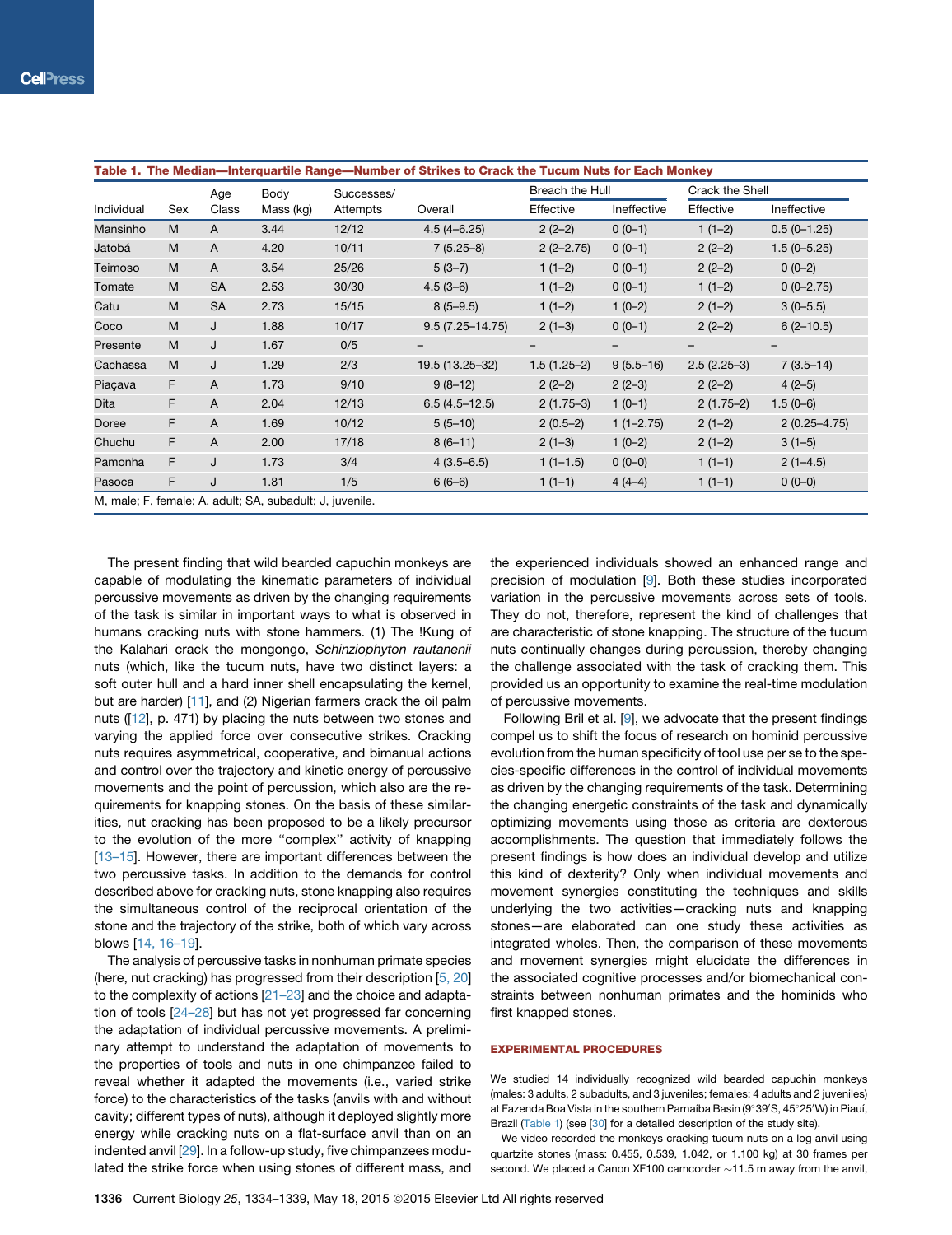| Individual                            |                                        | (Expectation: Decrease) | <b>Hull Breached Partially</b>         |                | Hull Breached Completely<br>(Expectation: Increase) |                |                                        |                | Shell Cracked Partially<br>(Expectation: Decrease) |                          |                          |                                         | No Effect<br>(Expectation: Increase) |                                          |        |                                         |  |
|---------------------------------------|----------------------------------------|-------------------------|----------------------------------------|----------------|-----------------------------------------------------|----------------|----------------------------------------|----------------|----------------------------------------------------|--------------------------|--------------------------|-----------------------------------------|--------------------------------------|------------------------------------------|--------|-----------------------------------------|--|
|                                       | н                                      |                         | V                                      |                | H                                                   |                | $\vee$                                 |                | H.                                                 |                          | V                        |                                         | H                                    |                                          | $\vee$ |                                         |  |
|                                       | D                                      | <b>ND</b>               | D                                      | <b>ND</b>      |                                                     | <b>NI</b>      |                                        | N <sub>l</sub> | D                                                  | <b>ND</b>                | D                        | <b>ND</b>                               |                                      | NI                                       |        | NI                                      |  |
| Mansinho                              | 8                                      | 5                       | 11                                     | $\overline{2}$ | 3                                                   | 5              | 6                                      | $\overline{2}$ | $\overline{7}$                                     |                          | 8                        | $\mathbf{0}$                            | 17                                   | $\overline{7}$                           | 14     | 6                                       |  |
| Jatobá                                | 9                                      | $\overline{7}$          | 10                                     | 6              | 6                                                   | 3              | 6                                      | 3              | $9\,$                                              | $\overline{2}$           | 8                        | 3                                       | 24                                   | 12                                       | 21     | 15                                      |  |
| Teimoso                               | 14                                     | 10                      | 12                                     | 12             | 14                                                  | 6              | 16                                     | $\overline{4}$ | 18                                                 | 3                        | 21                       | $\mathbf 0$                             | 33                                   | 21                                       | 31     | 13                                      |  |
| Tomate                                | 10                                     | 3                       | 11                                     | 2              | 14                                                  | 13             | 16                                     | 11             | 15                                                 | 3                        | 14                       | $\overline{4}$                          | 40                                   | 19                                       | 39     | 20                                      |  |
| Catu                                  | $\overline{7}$                         | $\overline{7}$          | 8                                      | 6              | 5                                                   | $\overline{7}$ | $\overline{7}$                         | 5              | 9                                                  |                          | $\overline{7}$           | 3                                       | 45                                   | 27                                       | 44     | 28                                      |  |
| Coco                                  | 10                                     | $\overline{7}$          | 9                                      | 8              | 6                                                   | 6              | 6                                      | 6              | 8                                                  |                          | $\overline{7}$           | $\overline{2}$                          | 58                                   | 38                                       | 57     | 29                                      |  |
| Presente                              | $\overline{4}$                         | $\overline{2}$          | 6                                      | $\mathbf 0$    | $\overline{2}$                                      | $\overline{2}$ |                                        | 3              |                                                    |                          |                          | —                                       | 39                                   | 21                                       | 36     | 24                                      |  |
| Cachassa                              |                                        | $\mathbf{1}$            | $\mathbf 0$                            | $\overline{2}$ | 1                                                   | $\mathbf{0}$   |                                        | $\mathbf{0}$   | $\overline{2}$                                     |                          | $\overline{2}$           | $\mathbf{1}$                            | 23                                   | 11                                       | 17     | 17                                      |  |
| Piaçava                               | 9                                      | $\mathbf{1}$            | $\overline{7}$                         | 3              | 3                                                   | 6              | 6                                      | 3              | 8                                                  | $\overline{2}$           | 8                        | 2                                       | 42                                   | 21                                       | 40     | 23                                      |  |
| Dita                                  | 12                                     | 3                       | 8                                      | $\overline{7}$ | 10                                                  | $\overline{2}$ | 9                                      | 3              | 10                                                 | $\mathbf{1}$             | 9                        | 2                                       | 39                                   | 30                                       | 40     | 29                                      |  |
| Doree                                 | $\overline{4}$                         | 3                       | 5                                      | $\overline{2}$ | 6                                                   | $\overline{2}$ | $\overline{7}$                         | $\mathbf{1}$   | 6                                                  | 0                        | 6                        | $\mathbf{0}$                            | 37                                   | 25                                       | 35     | 27                                      |  |
| Chuchu                                | 11                                     | 6                       | 11                                     | 6              | 10                                                  | 5              | $\overline{7}$                         | 8              | 11                                                 |                          | 10                       | $\overline{2}$                          | 50                                   | 37                                       | 53     | 34                                      |  |
| Pamonha                               | $\overline{1}$                         | $\overline{1}$          | $\mathbf{1}$                           | $\mathbf{1}$   | $\overline{2}$                                      | 2              | 3                                      | $\overline{1}$ | $\qquad \qquad -$                                  | $\overline{\phantom{0}}$ | $\qquad \qquad -$        | -                                       | 25                                   | 17                                       | 21     | 21                                      |  |
| Pasoca                                |                                        |                         | $\overline{\phantom{m}}$               | -              | -                                                   | -              | -                                      | -              |                                                    |                          | $\overline{\phantom{m}}$ | $\overline{\phantom{a}}$                | 19                                   | 8                                        | 19     | 8                                       |  |
| <b>Test Results</b>                   |                                        |                         |                                        |                |                                                     |                |                                        |                |                                                    |                          |                          |                                         |                                      |                                          |        |                                         |  |
| Paired samples<br>t test <sup>a</sup> | $(t_{2,12} = -3.975,$<br>$p = 0.002**$ |                         | $(t_{2,12} = -3.341,$<br>$p = 0.005^*$ |                | $(t_{2,12} = -1.767,$<br>$p = 0.102$                |                | $(t_{2,12} = -3.117,$<br>$p = 0.009^*$ |                | $(t_{2,10} = -7.195,$<br>$p < 0.001***$            |                          |                          | $(t_{2,10} = -4.785,$<br>$p = 0.001***$ |                                      | $(t_{2,13} = -11.576,$<br>$p = 0.001***$ |        | $(t_{2,13} = -5.942,$<br>$p = 0.001***$ |  |
| Binomial test <sup>b</sup>            | $p = 0.092$                            |                         | $p = 0.023*$                           |                | $p = 1.000$                                         |                | $p = 0.092$                            |                |                                                    | $p = 0.001**$            |                          | $p = 0.001**$                           |                                      | $p < 0.001***$                           |        | $p = 0.013*$                            |  |

<span id="page-4-0"></span>Table 2. The Number of Strikes in Which the Monkeys Modulated or Did Not Modulate the Kinematic Parameters on the Basis of the Condition of the Nut following the Preceding Strike, as Illustrated in [Figure](#page-2-2) 2

H, the height of the stone from the nut at the zenith point; V, the maximum velocity of the stone during the downward phase of the strike; D, decreased; ND, not decreased; I, increased; NI, not increased.

<span id="page-4-2"></span><span id="page-4-1"></span><sup>a</sup>Results of the paired samples t tests comparing the number of strikes in which the monkeys modulated or did not modulate the kinematic parameters.

bResults of the binomial test examining the proportion of monkeys that modulated the kinematic parameters in the majority of strikes.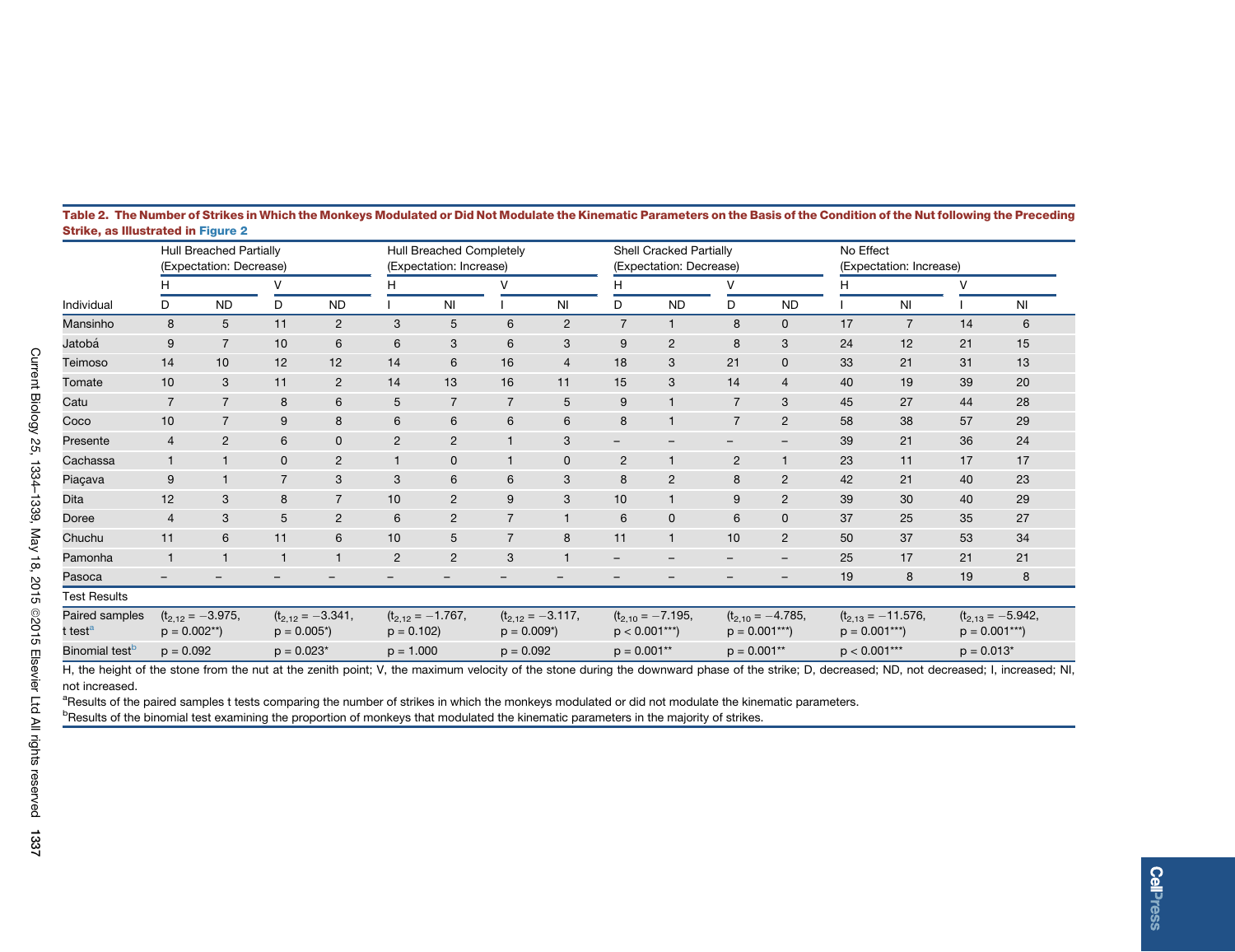capturing the sagittal plane views (field of view  $\sim$ 1.5 m) of the monkeys cracking nuts. Before the monkeys used anvils, we video recorded a 1 m x 1 m square frame, which was marked with reflective tape, in the center of the anvil immediately above the pit in which the monkeys placed the nut in each strike, to add a reference scale. All experimental procedures were approved by the Institutional Animal Care and Use Committee (IACUC) at the University of Georgia, Athens, USA.

A nut-cracking sequence comprises several strikes; each strike was divided into (1) a preparatory pre-lift phase (holding and manipulating the stone), (2) an upward phase (elevating the stone to a zenith point), and (3) a downward phase (lowering the stone to hit the nut) (see [\[31\]](#page-6-2)). We used an open source video analysis and modeling tool, ''Tracker'' (downloaded from [https://www.](https://www.cabrillo.edu/%7Edbrown/tracker/) [cabrillo.edu/](https://www.cabrillo.edu/%7Edbrown/tracker/)~[dbrown/tracker/](https://www.cabrillo.edu/%7Edbrown/tracker/)), to determine the two crucial kinematic parameters of the strikes: (1) the height of the stone from the nut at the zenith point to the nearest centimeter and (2) the maximum velocity of the stone during the downward phase to the nearest centimeter per second. To this end, we documented the position of the bottom of the stone in each frame with the visible center of the nut as the origin of the axis of the frame (see Movies S3 and S4).

We tested our coding for inter-observer reliability by comparing repeated codings of 12 striking movements by the same observer and by two different observers. The coded values did not differ between repeated coding by the same observer (height: mean  $\pm$  SD absolute difference = 0.007  $\pm$ 0.008 m, paired samples t test:  $t = -1.173$ ,  $n = 12$ ,  $p = 0.266$ ; velocity:  $0.133 \pm 0.122$  m/s, t = -0.345, n = 12, p = 0.737) and by the two different observers (height:  $0.008 \pm 0.006$  m, t = 0.897, n = 12, p = 0.389; velocity: 0.289  $\pm$ 0.631 m/s,  $t = -1.100$ ,  $n = 12$ ,  $p = 0.295$ ).

#### <span id="page-5-4"></span>SUPPLEMENTAL INFORMATION

Supplemental Information includes one table and four movies and can be found with this article online at <http://dx.doi.org/10.1016/j.cub.2015.03.035>.

#### ACKNOWLEDGMENTS

We thank the Fonseca de Oliveira family for logistical support and assistance in Boa Vista; Caroline E. Jones, Elisabetta Visalberghi, Hannah Mosley, Michael Haslam, Patrícia Izar, Victoria Tobolsky, and other EthoCebus colleagues for help with video recording the monkeys cracking nuts; the Brazilian Institute of Environment and Renewable Natural Resources for permitting us to work in Brazil; and the European Research Council, the National Geographic Society, and the University of Georgia for supporting the present study.

Received: January 29, 2015 Revised: March 6, 2015 Accepted: March 19, 2015 Published: April 30, 2015

#### REFERENCES

- <span id="page-5-0"></span>1. [Byrne, R.W. \(2005\). The maker not the tool: the cognitive significance](http://refhub.elsevier.com/S0960-9822(15)00350-4/sref1) [of great ape manual skills. In Stone Knapping: The Necessary](http://refhub.elsevier.com/S0960-9822(15)00350-4/sref1) [Conditions for a Uniquely Hominid Behaviour, V. Roux and B. Bril,](http://refhub.elsevier.com/S0960-9822(15)00350-4/sref1) [eds. \(Cambridge: McDonald Institute for Archaeological Research\),](http://refhub.elsevier.com/S0960-9822(15)00350-4/sref1) [pp. 159–169](http://refhub.elsevier.com/S0960-9822(15)00350-4/sref1).
- 2. [Matsuzawa, T. \(2001\). Primate foundations of human intelligence: a view](http://refhub.elsevier.com/S0960-9822(15)00350-4/sref2) [of tool use in nonhuman primates and fossil hominids. In Primate Origins](http://refhub.elsevier.com/S0960-9822(15)00350-4/sref2) [of Human Cognition and Behavior, T. Matsuzawa, ed. \(Tokyo: Springer-](http://refhub.elsevier.com/S0960-9822(15)00350-4/sref2)[Verlag\), pp. 3–25](http://refhub.elsevier.com/S0960-9822(15)00350-4/sref2).
- 3. [Ambrose, S.H. \(2001\). Paleolithic technology and human evolution.](http://refhub.elsevier.com/S0960-9822(15)00350-4/sref3) Science *291*[, 1748–1753](http://refhub.elsevier.com/S0960-9822(15)00350-4/sref3).
- <span id="page-5-1"></span>4. [Newell, K.M. \(1986\). Constraints on the development of coordination. In](http://refhub.elsevier.com/S0960-9822(15)00350-4/sref4) [Motor Development in Children: Aspects of Coordination and Control,](http://refhub.elsevier.com/S0960-9822(15)00350-4/sref4) [M.G. Wade and H.T. Whiting, eds. \(Dordrecht: Martinus Nijhoff\),](http://refhub.elsevier.com/S0960-9822(15)00350-4/sref4) [pp. 341–360](http://refhub.elsevier.com/S0960-9822(15)00350-4/sref4).
- <span id="page-5-2"></span>5. [Fragaszy, D., Izar, P., Visalberghi, E., Ottoni, E.B., and de Oliveira, M.G.](http://refhub.elsevier.com/S0960-9822(15)00350-4/sref5) [\(2004\). Wild capuchin monkeys \(](http://refhub.elsevier.com/S0960-9822(15)00350-4/sref5)*Cebus libidinosus*) use anvils and stone [pounding tools. Am. J. Primatol.](http://refhub.elsevier.com/S0960-9822(15)00350-4/sref5) *64*, 359–366.
- <span id="page-5-3"></span>6. [Visalberghi, E., Fragaszy, D., Ottoni, E., Izar, P., de Oliveira, M.G., and](http://refhub.elsevier.com/S0960-9822(15)00350-4/sref6) [Andrade, F.R.D. \(2007\). Characteristics of hammer stones and anvils](http://refhub.elsevier.com/S0960-9822(15)00350-4/sref6) [used by wild bearded capuchin monkeys \(](http://refhub.elsevier.com/S0960-9822(15)00350-4/sref6)*Cebus libidinosus*) to crack [open palm nuts. Am. J. Phys. Anthropol.](http://refhub.elsevier.com/S0960-9822(15)00350-4/sref6) *132*, 426–444.
- <span id="page-5-5"></span>7. [Koya, O.A. \(2006\). Palm nut cracking under repeated impact load. J. Appl.](http://refhub.elsevier.com/S0960-9822(15)00350-4/sref7) Sci. *6*[, 2471–2475](http://refhub.elsevier.com/S0960-9822(15)00350-4/sref7).
- <span id="page-5-6"></span>8. [Manuwa, S.I. \(2007\). Modeling fracture and cracking resistance of palm](http://refhub.elsevier.com/S0960-9822(15)00350-4/sref8) [nuts \(Dura Variety\). AU Journal of Technology](http://refhub.elsevier.com/S0960-9822(15)00350-4/sref8) *10*, 184–190.
- <span id="page-5-7"></span>9. [Bril, B., Dietrich, G., Foucart, J., Fuwa, K., and Hirata, S. \(2009\). Tool use](http://refhub.elsevier.com/S0960-9822(15)00350-4/sref9) [as a way to assess cognition: how do captive chimpanzees handle the](http://refhub.elsevier.com/S0960-9822(15)00350-4/sref9) [weight of the hammer when cracking a nut? Anim. Cogn.](http://refhub.elsevier.com/S0960-9822(15)00350-4/sref9) *12*, 217–235.
- <span id="page-5-8"></span>10. [Bril, B., Rein, R., Nonaka, T., Wenban-Smith, F., and Dietrich, G. \(2010\).](http://refhub.elsevier.com/S0960-9822(15)00350-4/sref10) [The role of expertise in tool use: skill differences in functional action adap](http://refhub.elsevier.com/S0960-9822(15)00350-4/sref10)[tations to task constraints. J. Exp. Psychol. Hum. Percept. Perform.](http://refhub.elsevier.com/S0960-9822(15)00350-4/sref10) *36*, [825–839](http://refhub.elsevier.com/S0960-9822(15)00350-4/sref10).
- <span id="page-5-9"></span>11. [Bock, K. \(2005\). What makes a competent adult forager? In Hunter-](http://refhub.elsevier.com/S0960-9822(15)00350-4/sref11)[Gatherer Childhoods, B. Hewlett and M. Lamb, eds. \(New York: Aldine](http://refhub.elsevier.com/S0960-9822(15)00350-4/sref11) [de Gruyter\), pp. 109–128](http://refhub.elsevier.com/S0960-9822(15)00350-4/sref11).
- <span id="page-5-10"></span>12. [Luedtke, B.E. \(1992\). An Archaeologist's Guide to Chert and Flint. \(Los](http://refhub.elsevier.com/S0960-9822(15)00350-4/sref12) [Angeles: Institute of Archaeology\)](http://refhub.elsevier.com/S0960-9822(15)00350-4/sref12).
- <span id="page-5-11"></span>13. [Marchant, L.F., and McGrew, W.C. \(2005\). Percussive technology: chim](http://refhub.elsevier.com/S0960-9822(15)00350-4/sref13)[panzee baobab smashing and the evolutionary modeling of hominid](http://refhub.elsevier.com/S0960-9822(15)00350-4/sref13) [knapping. In Stone Knapping: The Necessary Conditions for a Uniquely](http://refhub.elsevier.com/S0960-9822(15)00350-4/sref13) [Hominid Behaviour, V. Roux and B. Bril, eds. \(Cambridge: McDonald](http://refhub.elsevier.com/S0960-9822(15)00350-4/sref13) [Institute for Archaeological Research\), pp. 339–348.](http://refhub.elsevier.com/S0960-9822(15)00350-4/sref13)
- <span id="page-5-12"></span>14. [Bril, B., Smaers, J., Steele, J., Rein, R., Nonaka, T., Dietrich, G., Biryukova,](http://refhub.elsevier.com/S0960-9822(15)00350-4/sref14) [E., Hirata, S., and Roux, V. \(2012\). Functional mastery of percussive](http://refhub.elsevier.com/S0960-9822(15)00350-4/sref14) [technology in nut-cracking and stone-flaking actions: experimental com](http://refhub.elsevier.com/S0960-9822(15)00350-4/sref14)[parison and implications for the evolution of the human brain. Philos.](http://refhub.elsevier.com/S0960-9822(15)00350-4/sref14) [Trans. R. Soc. Lond. B Biol. Sci.](http://refhub.elsevier.com/S0960-9822(15)00350-4/sref14) *367*, 59–74.
- 15. [Byrne, R.W. \(2005\). The manual skills and cognition that lie behind hominid](http://refhub.elsevier.com/S0960-9822(15)00350-4/sref15) [tool use. In The Evolution of Thought: Evolutionary Origins of Great Ape](http://refhub.elsevier.com/S0960-9822(15)00350-4/sref15) [Intelligence, A.E. Russon and D.R. Begun, eds. \(Cambridge: Cambridge](http://refhub.elsevier.com/S0960-9822(15)00350-4/sref15) [University Press\), pp. 31–44.](http://refhub.elsevier.com/S0960-9822(15)00350-4/sref15)
- 16. [Bril, B., Rein, R., Nonaka, T., Weban-Smith, F., and Dietrich, G. \(2010\).](http://refhub.elsevier.com/S0960-9822(15)00350-4/sref16) [The role of expertise in tool use: skill differences in functional action adap](http://refhub.elsevier.com/S0960-9822(15)00350-4/sref16)[tations to task constraints. J. Exp. Psychol. Hum. Percept. Perform.](http://refhub.elsevier.com/S0960-9822(15)00350-4/sref16) *36*, [825–839](http://refhub.elsevier.com/S0960-9822(15)00350-4/sref16).
- 17. [Biryukova, E.V., and Bril, B. \(2008\). Organization of goal-directed action at](http://refhub.elsevier.com/S0960-9822(15)00350-4/sref17) [a high level of motor skill: the case of stone knapping in India. Mot. Contr.](http://refhub.elsevier.com/S0960-9822(15)00350-4/sref17) *12*[, 181–209.](http://refhub.elsevier.com/S0960-9822(15)00350-4/sref17)
- 18. [Rein, R., Nonaka, T., and Bril, B. \(2014\). Movement pattern variability in](http://refhub.elsevier.com/S0960-9822(15)00350-4/sref18) [stone knapping: implications for the development of percussive traditions.](http://refhub.elsevier.com/S0960-9822(15)00350-4/sref18) [PLoS ONE](http://refhub.elsevier.com/S0960-9822(15)00350-4/sref18) *9*, e113567.
- 19. [Nonaka, T., Bril, B., and Rein, R. \(2010\). How do stone knappers predict](http://refhub.elsevier.com/S0960-9822(15)00350-4/sref19) [and control the outcome of flaking? Implications for understanding early](http://refhub.elsevier.com/S0960-9822(15)00350-4/sref19) [stone tool technology. J. Hum. Evol.](http://refhub.elsevier.com/S0960-9822(15)00350-4/sref19) *59*, 155–167.
- 20. [Boesch, C., and Boesch, H. \(1981\). Sex differences in the use of natural](http://refhub.elsevier.com/S0960-9822(15)00350-4/sref20) [hammers by wild chimpanzees: A preliminary report. J. Hum. Evol.](http://refhub.elsevier.com/S0960-9822(15)00350-4/sref20) *10*, [585–593](http://refhub.elsevier.com/S0960-9822(15)00350-4/sref20).
- <span id="page-5-13"></span>21. [Boesch, C., and Boesch, H. \(1993\). Different hand postures for pounding](http://refhub.elsevier.com/S0960-9822(15)00350-4/sref21) [nuts with natural hammers by wild chimpanzees. In Hands of Primates, H.](http://refhub.elsevier.com/S0960-9822(15)00350-4/sref21) [Preuschoft and D.J. Chivers, eds. \(Vienna: Springer-Verlag\), pp. 31–43.](http://refhub.elsevier.com/S0960-9822(15)00350-4/sref21)
- 22. [de Resende, B.D., Ottoni, E.B., and Fragaszy, D.M. \(2008\). Ontogeny of](http://refhub.elsevier.com/S0960-9822(15)00350-4/sref22) [manipulative behavior and nut-cracking in young tufted capuchin](http://refhub.elsevier.com/S0960-9822(15)00350-4/sref22) monkeys (*Cebus apella*[\): a perception-action perspective. Dev. Sci.](http://refhub.elsevier.com/S0960-9822(15)00350-4/sref22) *11*, [828–840](http://refhub.elsevier.com/S0960-9822(15)00350-4/sref22).
- 23. [Hirata, S., Morimura, N., and Houki, C. \(2009\). How to crack nuts: acqui](http://refhub.elsevier.com/S0960-9822(15)00350-4/sref23)[sition process in captive chimpanzees \(](http://refhub.elsevier.com/S0960-9822(15)00350-4/sref23)*Pan troglodytes*) observing a [model. Anim. Cogn.](http://refhub.elsevier.com/S0960-9822(15)00350-4/sref23) *12* (1), 87–101.
- <span id="page-5-14"></span>24. [Visalberghi, E., Addessi, E., Truppa, V., Spagnoletti, N., Ottoni, E., Izar, P.,](http://refhub.elsevier.com/S0960-9822(15)00350-4/sref24) [and Fragaszy, D. \(2009\). Selection of effective stone tools by wild bearded](http://refhub.elsevier.com/S0960-9822(15)00350-4/sref24) [capuchin monkeys. Curr. Biol.](http://refhub.elsevier.com/S0960-9822(15)00350-4/sref24) *19*, 213–217.